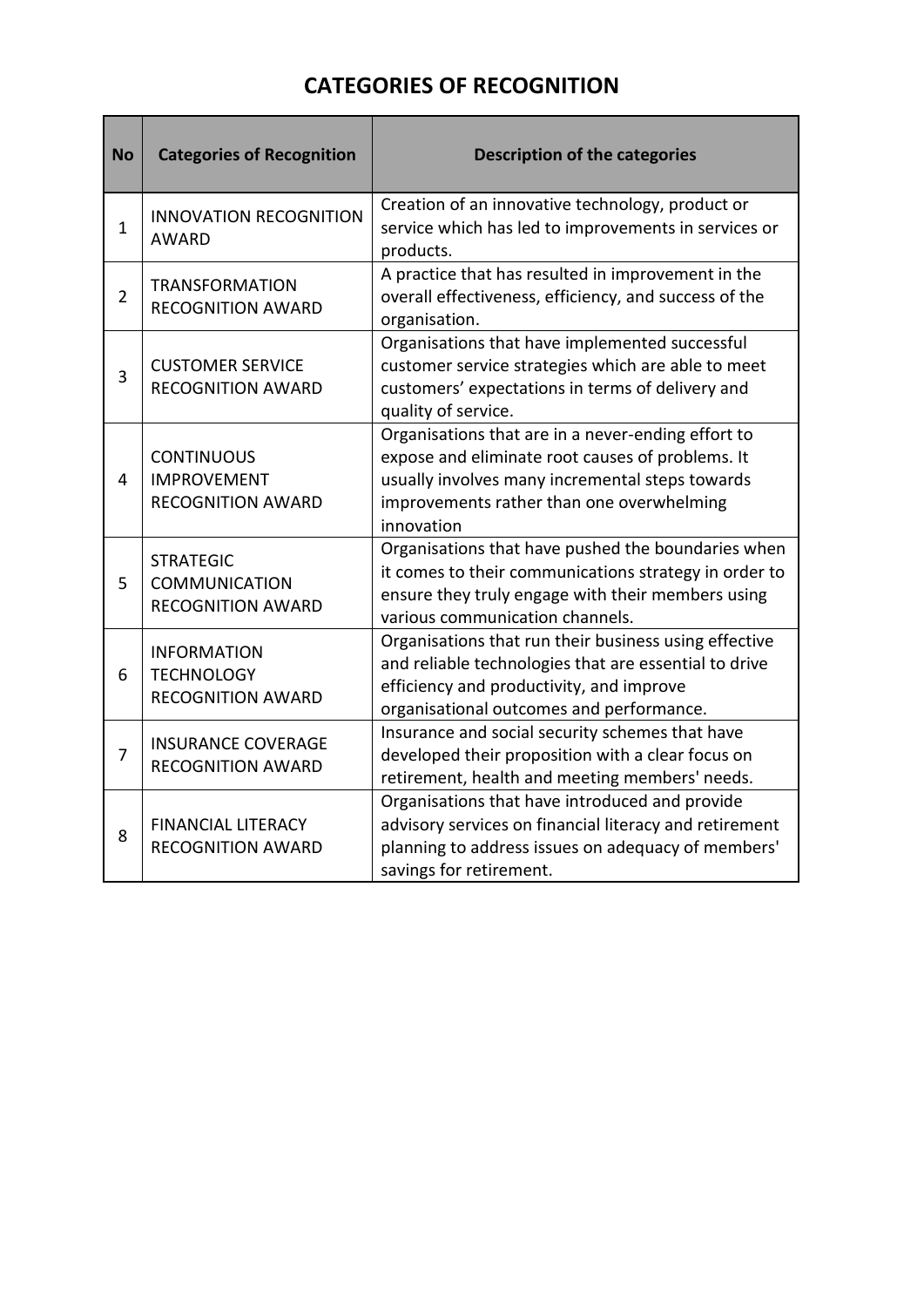## **WRITE UP TEMPLATE**

| <b>CATEGORY</b>                                                     | $\ddot{\cdot}$                   | <b>Insurance Coverage</b>                                                                                                                                                                                                                                                                                                                                                                                                                                                                                                                                                                                                                                                                                                                                                                                                                                                                                                                                                                                                                                                                                                                                                                                                                                                                       |
|---------------------------------------------------------------------|----------------------------------|-------------------------------------------------------------------------------------------------------------------------------------------------------------------------------------------------------------------------------------------------------------------------------------------------------------------------------------------------------------------------------------------------------------------------------------------------------------------------------------------------------------------------------------------------------------------------------------------------------------------------------------------------------------------------------------------------------------------------------------------------------------------------------------------------------------------------------------------------------------------------------------------------------------------------------------------------------------------------------------------------------------------------------------------------------------------------------------------------------------------------------------------------------------------------------------------------------------------------------------------------------------------------------------------------|
| <b>ORGANIZATION</b>                                                 | $\ddot{\cdot}$                   | THE NATIONAL SOCIAL SECURITY FUND (NSSF), CAMBODIA                                                                                                                                                                                                                                                                                                                                                                                                                                                                                                                                                                                                                                                                                                                                                                                                                                                                                                                                                                                                                                                                                                                                                                                                                                              |
| <b>CONTACT</b><br><b>PERSON</b><br><b>NAME OF</b><br><b>PROJECT</b> | $\ddot{\cdot}$<br>$\ddot{\cdot}$ | Name: Mr. Ly Vanna<br>Contact Number: (855) 16 363 335<br>Email: vannaly_vn@yahoo.com / vannaly_vn@nssf.gov.kh<br>: info@nssf.gov.kh<br><b>Health Insurance Scheme (HIS)</b>                                                                                                                                                                                                                                                                                                                                                                                                                                                                                                                                                                                                                                                                                                                                                                                                                                                                                                                                                                                                                                                                                                                    |
|                                                                     |                                  |                                                                                                                                                                                                                                                                                                                                                                                                                                                                                                                                                                                                                                                                                                                                                                                                                                                                                                                                                                                                                                                                                                                                                                                                                                                                                                 |
| <b>OBJECTIVE AND</b><br><b>NATURE OF</b><br><b>PROJECT</b>          | $\vdots$                         | <b>SOCIAL SECURITY SYSTEM</b><br>1. Law and Legal Documents<br>1.1 The Constitution of the Kingdom of Cambodia: is the framework<br>for social protection provision to the country's citizens. It covers the<br>right of all citizens to obtain social security and other social benefits<br>as well as make special provisions for social security in the formal<br>sectors. The Constitution also identifies particular groups that may<br>require special assistance, such as in the Sub-Decree, Article 1 stated<br>that this Sub-Decree aims to establish the Social Security Schemes on<br>Health Care in accordance with the Law on Social Security Schemes<br>for Persons Defined by the Provisions of the Labour Law. Article 2<br>mentioned that this Sub-Decree intends to organize the system of the<br>provision for the NSSF members, health prevention service, medical<br>care, and daily allowance for the duration of the work suspension by<br>treatment or other non-occupational accidents and maternity leave.<br>Article 3 said that the provisions of this Sub-Decree covers the<br>Persons Defined by the Provisions of the Labour Law as well as<br>spouse or children and the members of NSSF who have entitlement<br>to permanent disability pension and survivors. |
|                                                                     |                                  | 1.2. The Labour Law 1997: This law governs relations between<br>employers and workers in order to ensure better employment<br>conditions, maintain harmony, promote a secure and healthy work<br>place. Following the Constitutional Law, the Labour Law forms the<br>foundation of the establishment of the Law on Social Scheme for<br>Persons Defined by the Provisions of the Labour Law. This Labour Law<br>determines the dismissal compensation of termination of the labour<br>contract and the definition of employment injury, the employer's<br>responsibility on work injuries that happen to their workers, medical<br>insurance, health prevention service, provision of cash and other<br>social benefits                                                                                                                                                                                                                                                                                                                                                                                                                                                                                                                                                                        |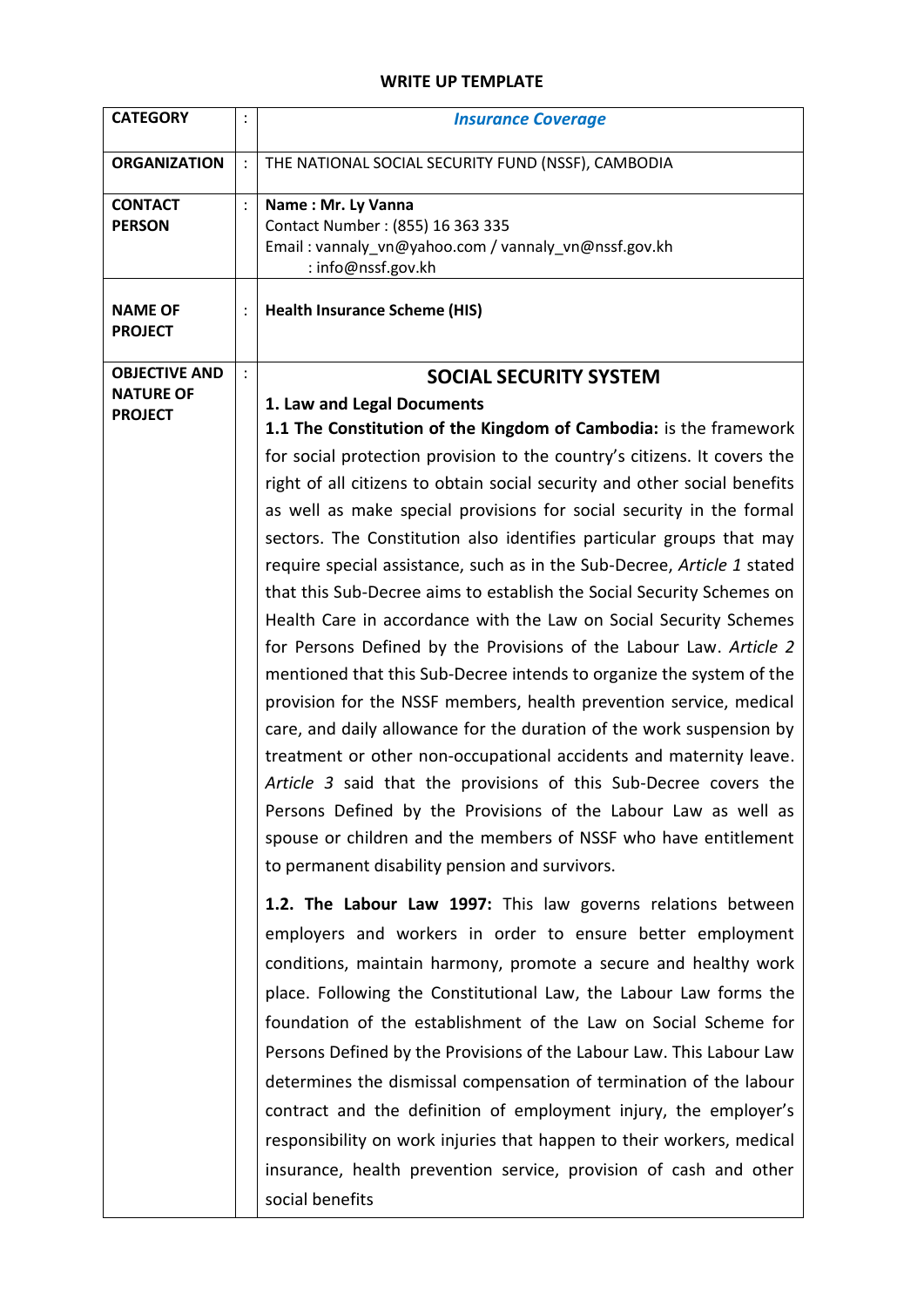|                                                        |                | 1.3. The Law on Social Security Schemes for Persons Defined by the<br>Provision of Labor Law 2002: This law aims to organise the Social<br>Security Schemes for Persons Defined by the Provisions of the Labor<br>Law, which applies to the formal sector workers with the three<br>master plans of the NSSF, namely, the Employment Injury Insurance,<br>Health Insurance Scheme, and Pension Scheme. These schemes<br>provide old age benefit, invalidity benefit, survivors' benefit, and<br>employment injury and occupational disease benefit. This law takes<br>into account contingencies faced by the social security scheme,<br>which shall subsequently be determined by the Sub-Decree based on<br>the actual situation of the national economy |
|--------------------------------------------------------|----------------|------------------------------------------------------------------------------------------------------------------------------------------------------------------------------------------------------------------------------------------------------------------------------------------------------------------------------------------------------------------------------------------------------------------------------------------------------------------------------------------------------------------------------------------------------------------------------------------------------------------------------------------------------------------------------------------------------------------------------------------------------------|
| <b>WHY IT</b><br><b>SHOULD BE</b><br><b>RECOGNISED</b> |                | This scheme "HIS" should be recognised as the second scheme<br>project of the NSSF of the Ministry of Labour and Vocational Training.<br>It is intended to address the coverage and collection to insure the<br>private sector. This project aims to insure profit security, contribute<br>to poverty reduction, and promote social stability.                                                                                                                                                                                                                                                                                                                                                                                                             |
| <b>SUMMARY OF</b><br>THE PROJECT                       | $\ddot{\cdot}$ | The NSSF is a public administrative institution, which has the<br>mission of providing public service in social protection, technically<br>under the Ministry of Labour and Vocational Training and financially<br>under the Ministry of Economy and Finance. The Governing Body of<br>the NSSF has three components, the Government Representatives,<br>Employer Representatives, and Employee Representatives. NSSF has<br>its own master plan for providing social security insurance scheme on<br>the three major areas as follows:<br>1. Employment Injury Insurance Scheme, EII (2008)<br>2. Health Insurance Scheme, HIS (May 2016)<br>3. Pension Scheme, PS (2017)                                                                                 |
|                                                        |                | In this present time, NSSF has been operating the first scheme<br>since 2008 and we are now launching our second scheme on Health<br>Insurance, which NSSF is a unique implementer responsible for<br>administering and managing the Social Security Schemes on Health<br>Care for Persons Defined by the Provisions of the Labour Law. The<br>Supreme Council, a Regulator for Social Security System, shall be<br>partly established by Sub-Decree with a view to manage, inspect,<br>observe, monitor and administer the Social Security Scheme on                                                                                                                                                                                                      |

÷